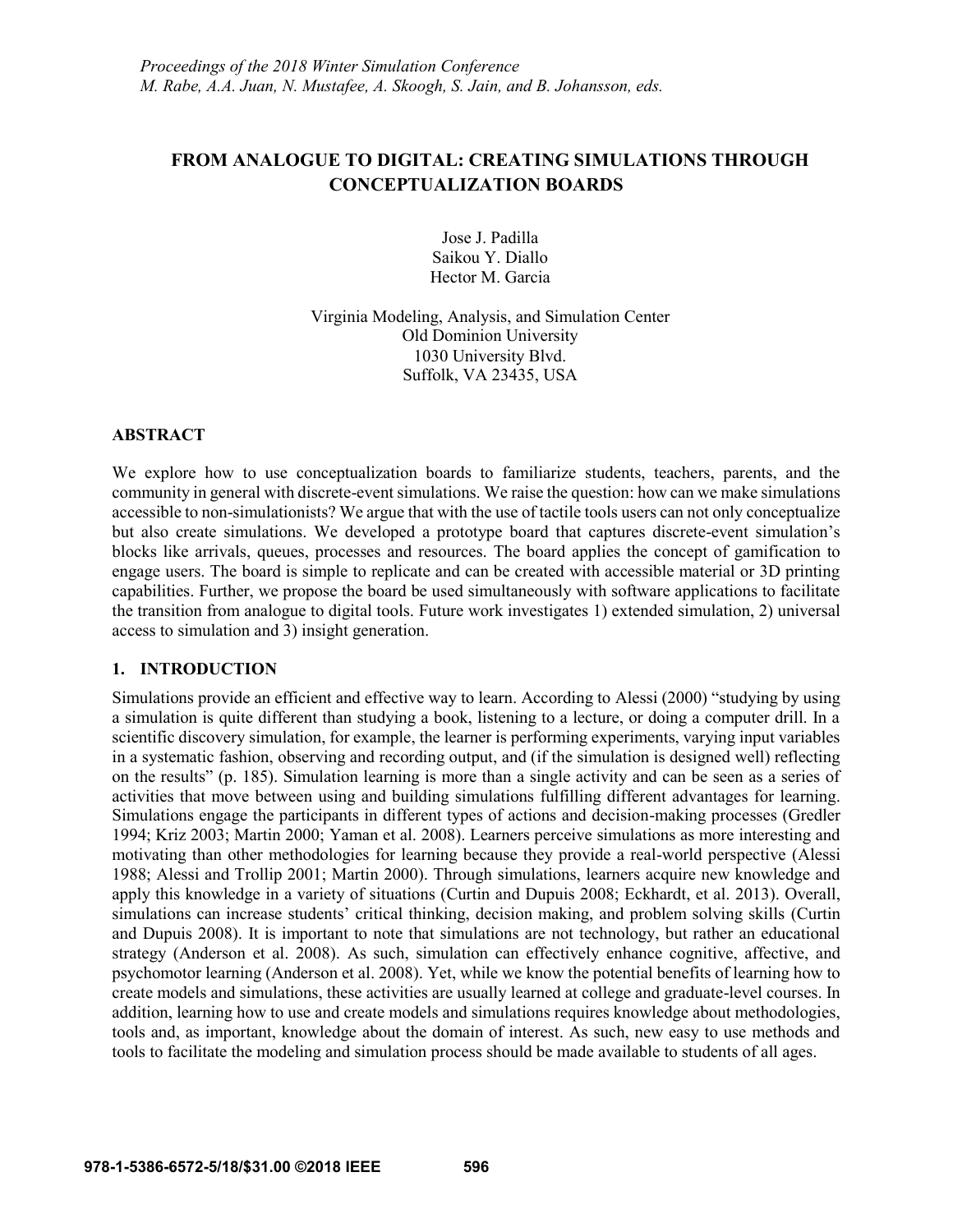One way of bridging that divide is through gaming: expose students to games that underlie a learning experience. Games introduce complex concepts in a non-threatening way with the premise of learning by playing.

According to Oblinger (2006), games in learning provide advantages such as: creating social environments which often involve distributed communities; acquiring necessary knowledge for playing; exploring problem solving techniques; transferring learning by bridging reality and games; and providing an experiential (multiple sense) and immersive learning understanding. The motivational effect of digital games, for instance, comes from the emotional appeal of fantasy and the sensory and cognitive components of curiosity (Aldrich 2009). According to Van Eck (2006), a game can be suitable for use in the classroom if the game aligns with the class content and the game is not so easy that it is not engaging. Additionally, the optimal learning state is that of being in a state of "flow" (Csikszentmihalyi 1997). This refers to a mental state of immersion and clarity (Csikszentmihalyi 1990). Many individuals call it "being in the zone.

Discrete-event simulation (DES) was selected as it is one the easiest modeling paradigm to learn and one that we are most familiar with the representative systems. According to Robinson (2005), "Discreteevent simulation is one of the most commonly used modelling techniques" (p. 619). DES has been used in studying a wide range of queueing systems in museums (Gunal and Sezen 2014), airport terminals (Guizzi et al. 2009), healthcare (Findlay and Grant 2011; Gunal and Pidd 2010), manufacturing (Semini et al. 2006) and road constructions (Lu 2003), among others, with the goal of optimizing system performance, diagnosing issues, and evaluating alternatives.

In DES, simulations provide a way of explicitly and tacitly exposing students to STEM: scientific (random number generators, computability), technical (simulation design and execution), statistical (probability distributions), mathematical (functions), and engineering (queuing) concepts. Therefore, the amount of specific domain knowledge required to study these systems is minimal. In other words, users familiarize with a useful method that can have real impact on their daily lives and that they may encounter in college or at the work place in the future.

It is important to note that while DES tools exist they do not necessarily convey how to model. According to Robinson (2005), "although software vendors provide training in the use of their packages, in general they do not train their users to be simulation modellers" (p. 625). Further, constructive simulations are of digital nature which makes it difficult to visually impaired individuals. Blenkhorn and Evans (1998) present the use of talking tactile diagrams to enable blind users to create, read, and edit flow diagrams. The simulation community need and must open new avenues to reach an underserved population.

Considering the importance of simulation in interactive learning as an educational strategy, the use of gaming in learning as a motivational and social component, and the prevalence of DES across domains and its relative ease of use, this paper explores the use of conceptualization boards towards learning DES and STEM concepts. The paper is organized thusly: section two provides the context for using board games in Modeling and Simulation (M&S), section three presents a proposed conceptualization board, section four proposes how the board can be used with simulation software and section five summarizes the paper while providing a way forward.

#### **2. TOWARDS FAMILIARIZING USERS WITH M&S USING BOARD GAMES**

The Beer Distribution Game is perhaps the best-known game that familiarizes people, mostly within M&S and Operations Research communities, with the concepts of delay and feedback using an easy to understand system (i.e. beer distribution) with clear learning objectives (Sterman 1989). The concepts of delay and feedback are key in the system dynamics modeling paradigm. How can we convey DES concepts like interarrival time and batching, for instance? Collaborating with high school students, we have come up with preliminary prototypes of board games. Figure 1 shows a game, named by the students Archipelago Anarchy. The game mainly focuses on highlighting the concept of batching where a minimal number of entities is required to form an attack group. The game uses cards to generate entities and provide the unexpectedly fun part of the game.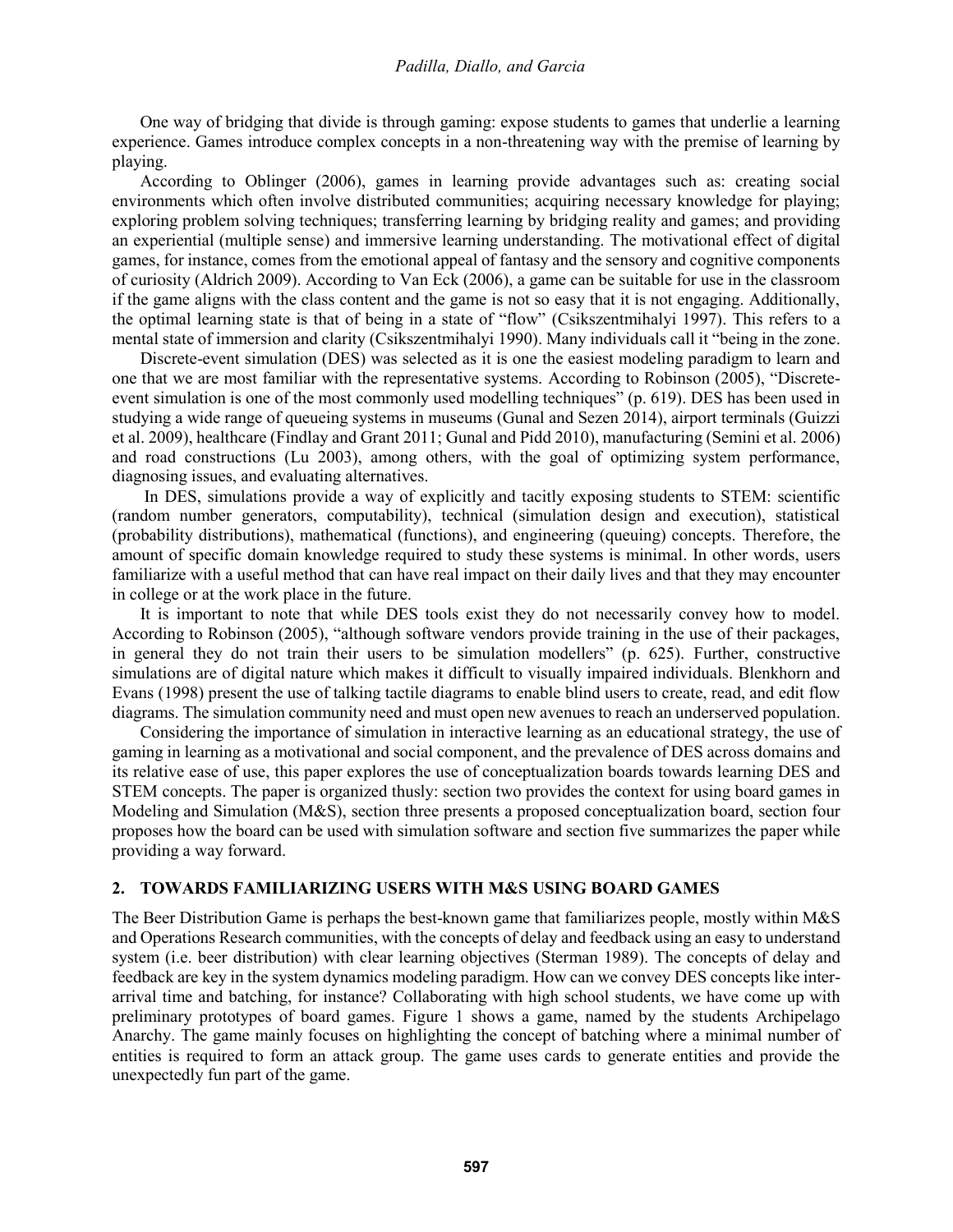

Figure 1: Archipelago Anarchy Board Game - Early Prototype.

Some of the preliminary rules of the game are:

- Player turns are decided by rolling a die; the highest number goes first, then in clockwise order.
- At the beginning of the game, every player starts with one island, one ship builder, and five randomly chosen cards from the top of the deck.
- Upon the Players turn, they will pick their respective number of cards from the top of the deck. The number of cards that can be pulled per turn is determined by how many islands the player owns. For example, if the player owns two islands, (including the starting island), then the player pulls two cards at the beginning of their turn.
- Cards do not have to be immediately played, but they can only be played during the players turn.
- When any troop type is initially placed, it cannot be used immediately. The player will wait until the next turn before the troop assigned is ready to be usable.

There have been two main challenges to the development of the game: first is the comprehensive integration of DES concepts and second the tradeoff between DES concepts and making the game fun. On challenge one, the idea is that the game reflects the most concepts of DES so more users can have the most comprehensive learning experience. Yet, while some of these concepts may be easily identifiable – batching for instance – others may not be, like entity processing. Further, if the concepts are not easily identifiable, the effectiveness of the game is reduced or nonexistent for learning those concepts and perhaps the paradigm as a whole. Challenge two is the tradeoff between DES learning and achieving enjoyment while learning. We have identified, so far, that the more DES concepts are faithfully captured the less fun the game becomes so there is a tradeoff decision that must be made and cannot be overlooked. Both challenges suggest the need for balance; what to keep in and out in order to make the game educational and fun.

To keep exploring on the potential uses of the game, it is being re-thought as an agent-based board game. We have relied on the use of activity diagrams to facilitate the transition and definition of game rules making the process of the game creation an educational one when conducted with simulation learners. It is important to note that games' design and their potential effectiveness depends on the "target market." Archipelago Anarchy, for instance, focuses on creating simulation awareness to a young population (middle school, high school, early college) that may not pursuing simulation education.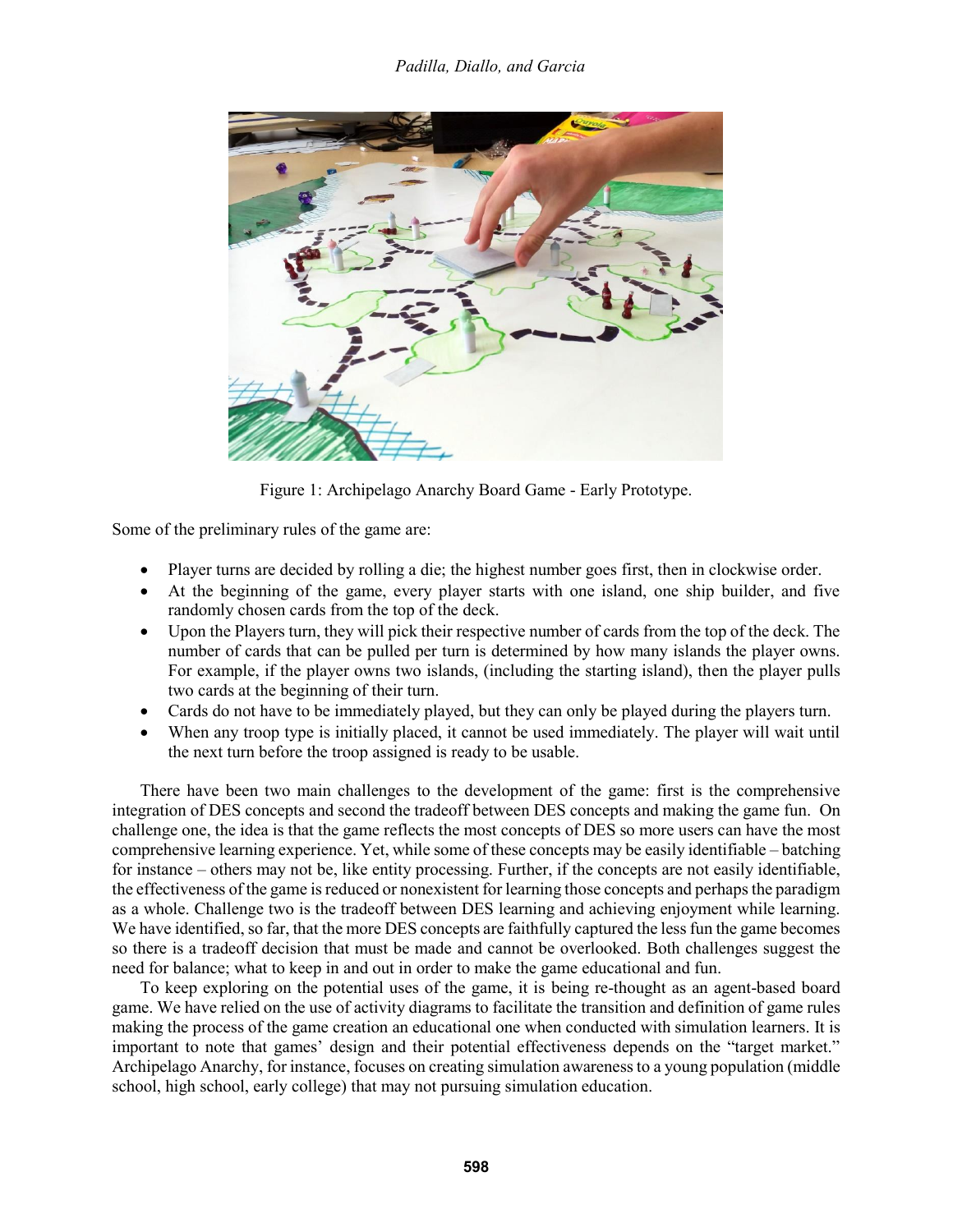## **3. CONCEPTUALIZATION BOARD 1**

The conceptualization board started as another game board initiative to capture as many DES elements as possible. After several iterations, the board game was deemed more appropriate as a conceptualization board, one that helps design DES without a software tool, with a minimal gaming component. The gaming component consists of putting together a puzzle-like board that would capture the necessary DES components to simulate a desired system. As such, the board can be used to generate simulation awareness and facilitate the training of students consciously looking for simulation education. Figure 2 shows the board and a minimal number of parts to represent a system.



Figure 2: DES Conceptualization Board.

The model captured in Figure 2 has an arrival block (1), a queue (2), a process (3), two resources (4) and one exit (5). Note that the use of the board does not consider the model parameters. The idea is that those values are inputted in the digital version of the model. The analogue portion focuses on providing the learner the means of putting together a puzzle-like board and grow it to the point that serves as a conceptualization of a system. The system represented is a common example of a fast food restaurant where people arrive, are processed via available resources and leave the system. Figure 3 shows a slightly more elaborated model.



Figure 3: Board with more Blocks.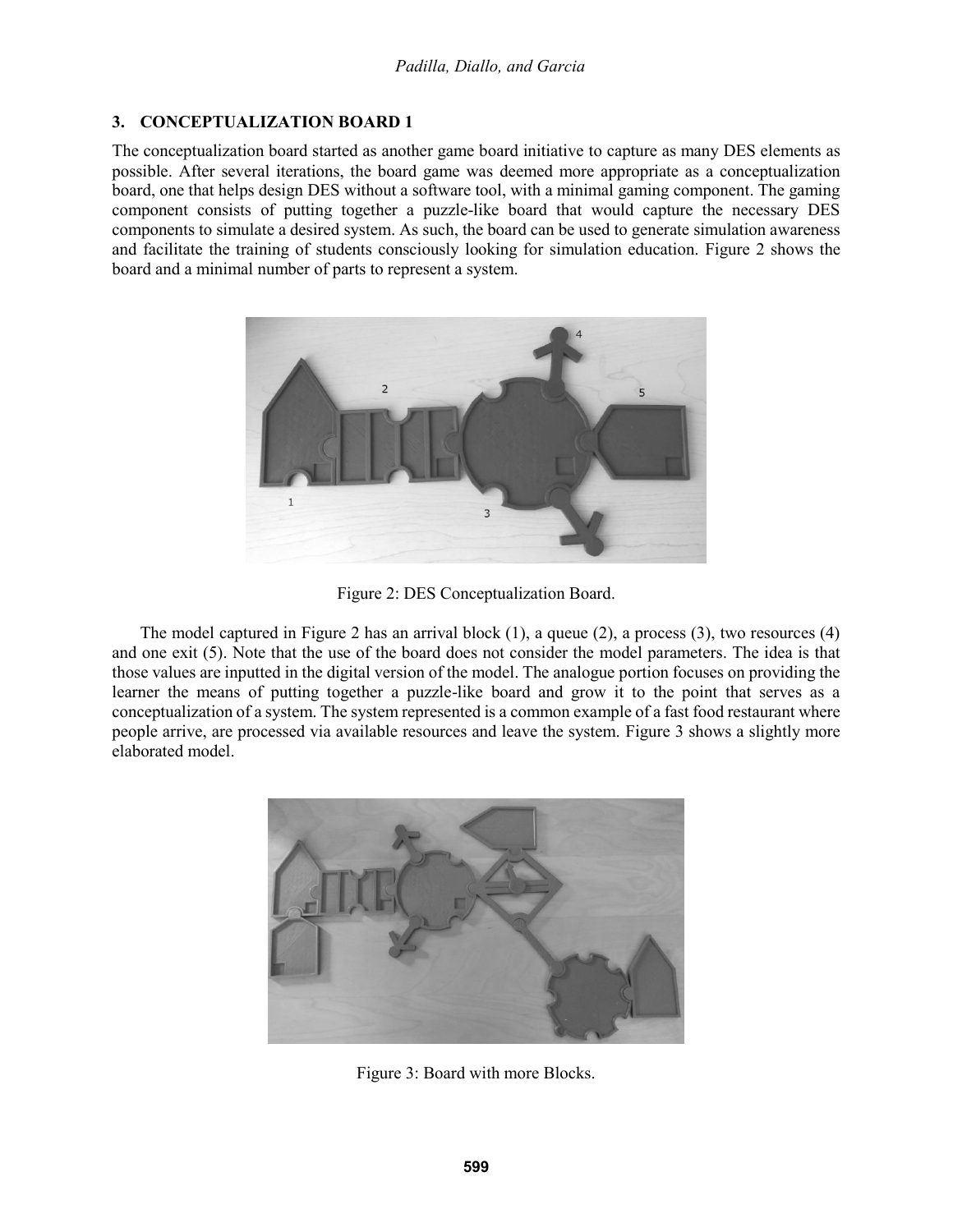The model in Figure 3 contains a few new blocks namely, a decision block (diamond shape), a connector piece and a variation of the process block (one that allows for a larger number of resources). Following on the example, the decision block points to customers selecting one of two options (deciding): leaving the restaurant or going through a delay (process without resource) before exiting the system. It is important to note some design elements of the board. The little squares in some of the blocks were designed to initially hold a six-sided die that could introduce randomness when moving pieces through the system representation. But as was mentioned, those design options are not considered as of the latest iteration of the board. Figure 4 shows some of the dice considerations during the game design process.



Figure 4: Dice Considerations for the Board.

It is also important that the board can be used or modified to effectively create good practices and avoid mistakes that may be overlooked in the digital world. For instance, the connecting points could be sized in the manner that they cannot be connected to other pieces if the design and/or software calls for that.

#### **4. BOARD AND SOFTWARE**

Talking about software, the conceptualization board was designed to complement the instantiation of the model as a simulation, ideally through semi-automated means. As it currently stands, the pairing is manual (meaning the model needs to be replicated in the software). The board was designed as generic as possible to pair to most DES software available. In this case, we paired the board with CLOUDES. Figure 1 implements the Basic example (Figure 5) in the CLOUDES environment. CLOUDES (Padilla et al. 2014) is a cloud-based discrete-event simulator supporting multiple languages and offering a library of models for browsing and learning. CLOUDES is designed to help users without simulation knowledge and domain expertise model systems that most people across ages are familiar with: queuing systems. CLOUDES can be executed across operating systems including mobile platforms such as tablets and Chromebook. CLOUDES' users access and interact with the environment through a web-browser based front end composed of JavaScript and HTML. The HTML components provide the interactive form components allowing the user to access, modify, construct, and share Discrete-Event Simulation (DES) models through web-browsers. Users have a variety of options when using CLOUDES, including: logging in, building models, running simulations, saving models, collaborating, sharing models, and loading existing models.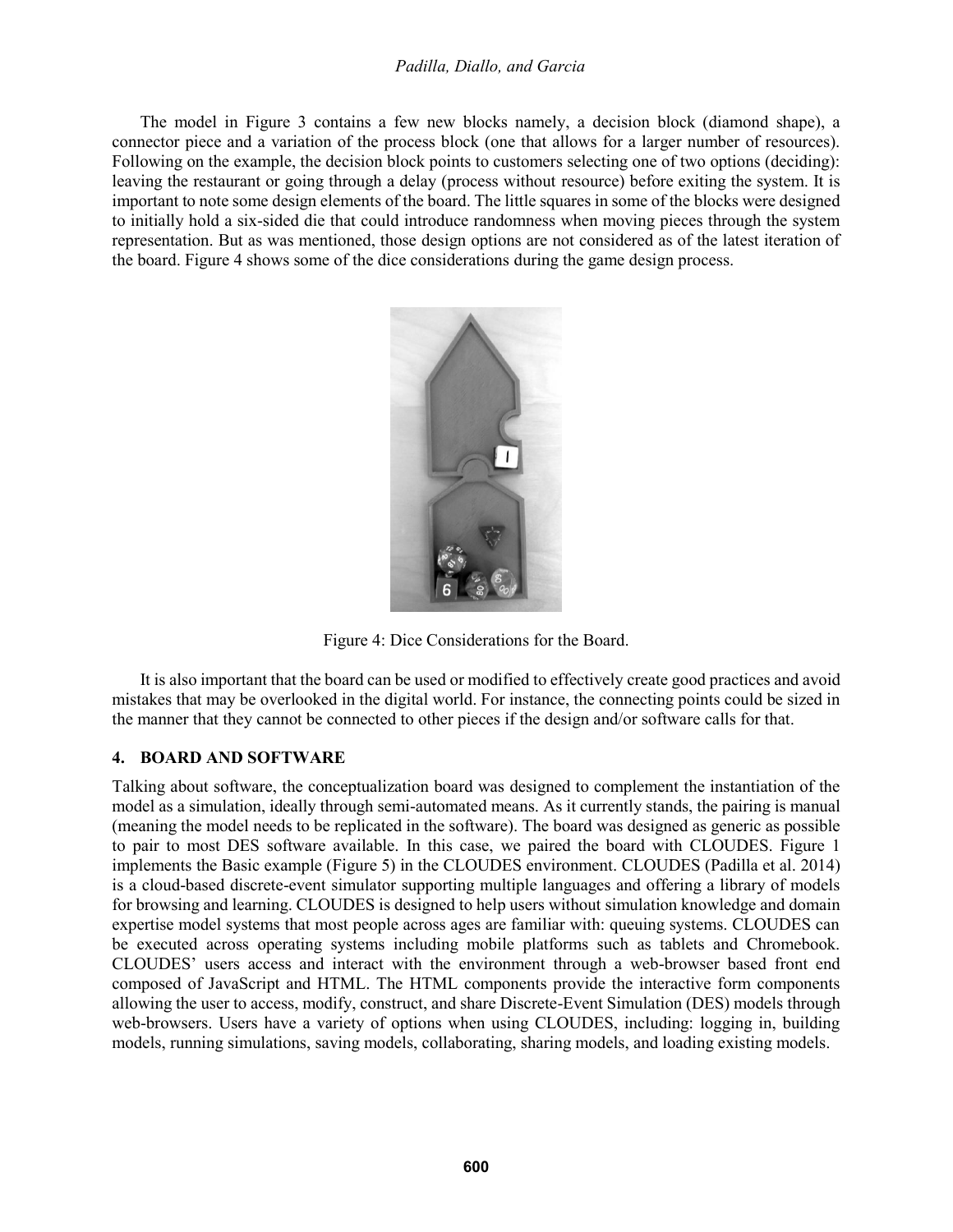

Figure 5: Basic Example – CLOUDES.

Pairing the board model with the simulation is crucial as to convey equivalence between analogue and digital blocks and to explore the simulation through different parameter initialization. As such, the board fulfills the function of introducing and transitioning non-simulationists to a simulation world.

It is important to note that, as it was in this case, the simulation platform evolved by adding new functionality. CLOUDES' conceptual modeling option provided an opportunity for the creation of new board options or board improvements. CLOUDES' conceptual modeling capability relies on the identification of "steps" in queuing systems and defining those steps as potential simulation blocks. Figure 6 shows a CLOUDES conceptual model of the Basic Example. Further, CLOUDES has the capability of automatically converting the conceptual model into a simulation model. In this case, the model from Figure 5 is the result from the conversion of the model from Figure 6.



Figure 6: Basic Example – CLOUDES Conceptual Model.

As such, a simpler board should provide the capability of creating "steps" and allow the user to capture those steps in the software and ask the software to create an equivalent simulation model. Figure 7 shows the 3D printed Simple Conceptualization Board that capture such conceptual model.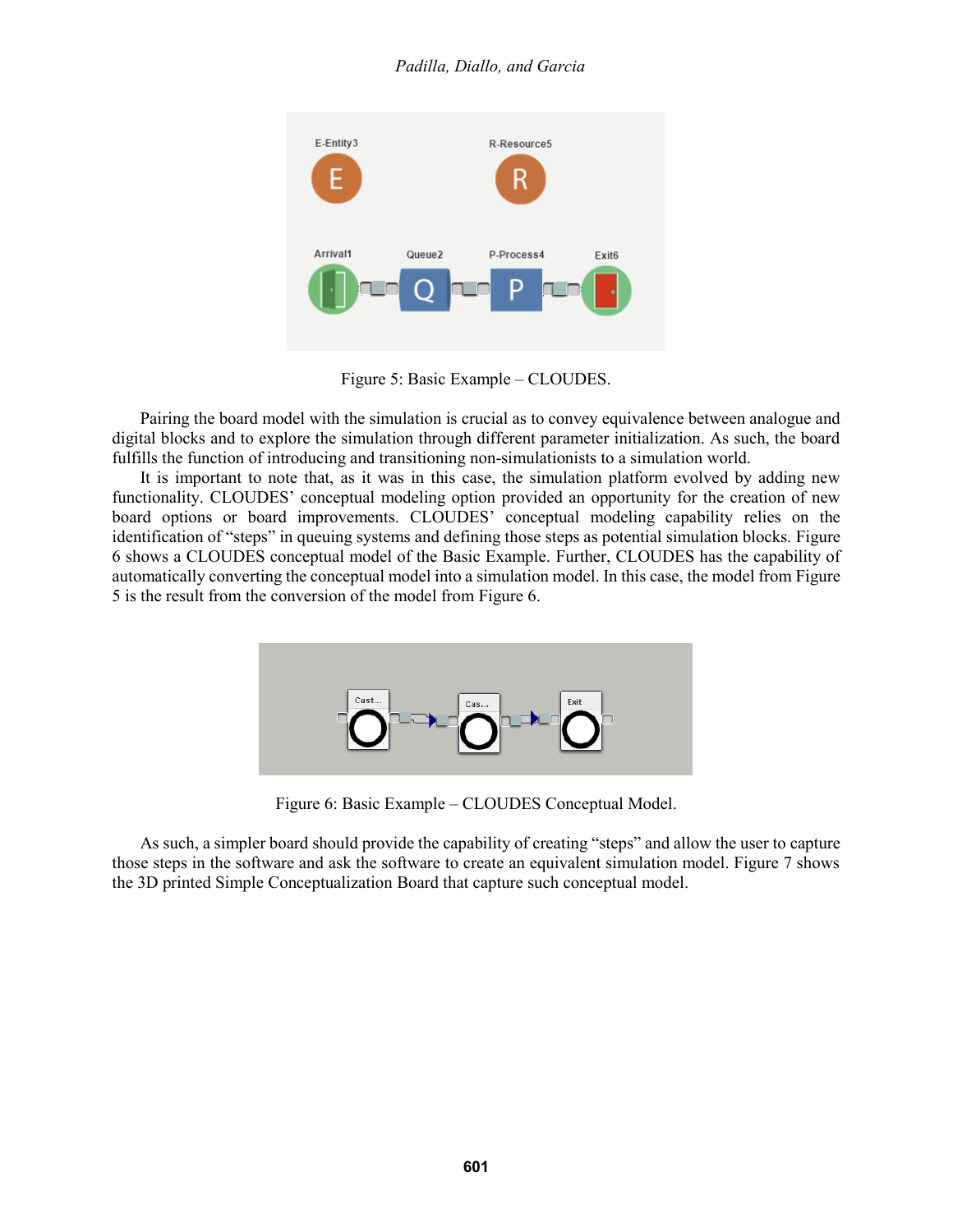

Figure 7: Simple Conceptualization Board.

## **5. DISCUSSION AND FUTURE WORK**

Conceptualization boards provide a didactic way of creating awareness and engaging students in modeling and simulation creation. We postulate that the tactile nature of these boards provide a complimentary way for learning about modeling while providing a gaming value. Further, they have the potential of engaging people that are not participating in modeling activities like students with visual impairment, provided that blocks either have easily recognizable shapes or contain writing in braille.

It is important to note that while we have used boards in the context of DES, we could expand these to other paradigms. For instance, the board in Figure 7 can be extended with colored wires and multi-connector blocks to allow for building concept maps or causal loop diagrams. Figure 8 shows an extended version capturing a causal loop diagram capturing the well-known word of mouth – market adoption model. The board in this example has two block types (one with two and one with four connectors), two colored wires (one red capturing a link with negative polarity and one black capturing a link with positive polarity) and two "plugs" at the end of each wire (one with an arrow capturing the direction of the connection and one blank). Lastly, we rely on sticky notes to name the nodes.



Figure 8: Causal Loop Diagram - Simple Conceptualization Board.

This research endeavor is in its infancy considering the potential applications and ramification for making simulations accessible to the community in general. As mentioned, we are interested on developing the means for people with visual impairment or those within the spectrum to take full benefits of modeling and simulation. The Digital Senses group at VMASC, for instance, is developing hardware that can facilitate this by semi-automating the process of capturing data (that can apply to all) and designing models. We identify three main areas of future research

• Extended Simulation: The idea of extended simulation is to allow people to build simulations through a mix of physical and digital objects in a mix of physical and digital environments. Similarly, we would like to see people experience the simulation in extended reality where they can use multiple senses to experience the simulation during runtime, replay or analysis. We plan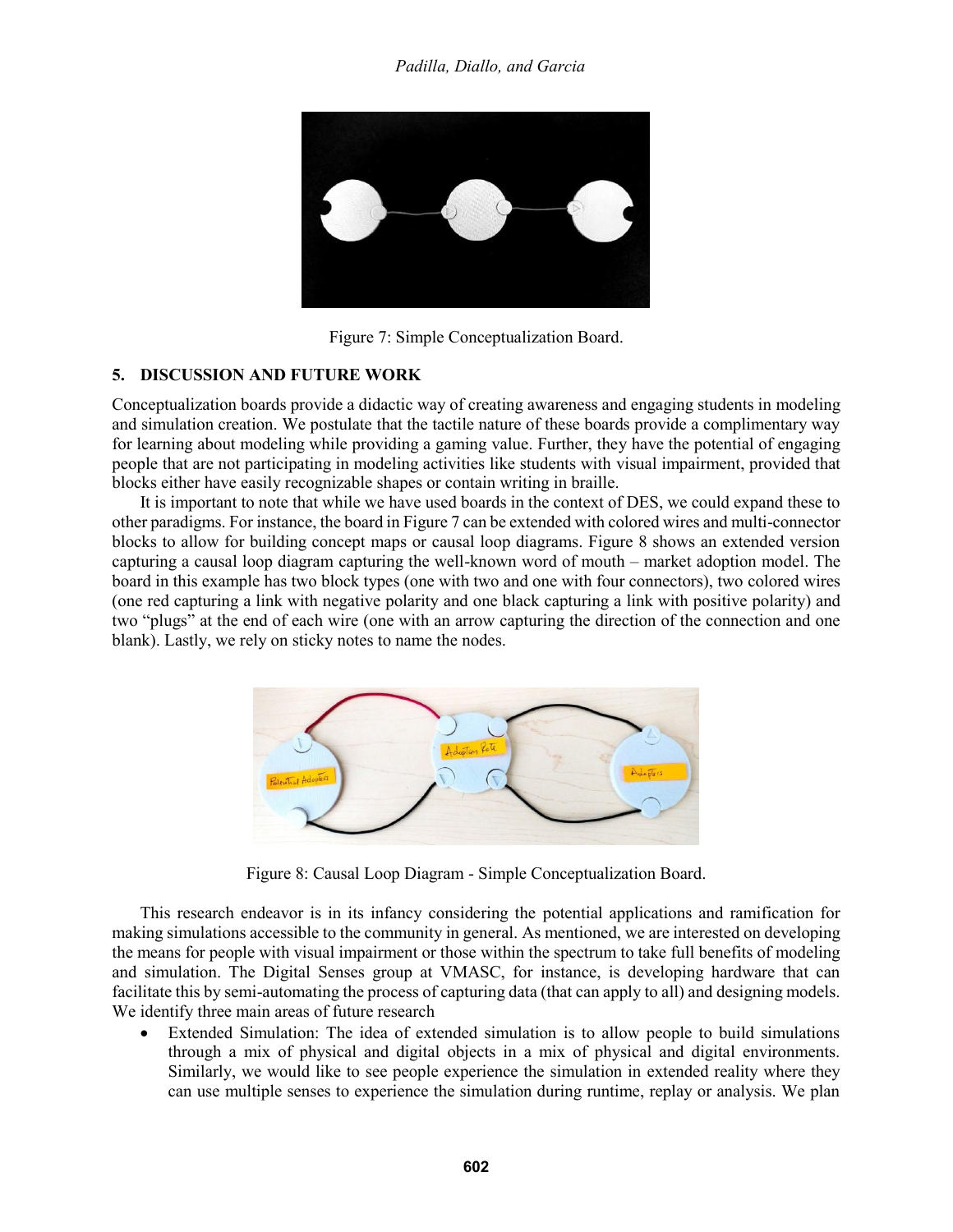on linking the board game with our cloud-based discrete event simulation engine, so that users can use from physical to digital representations of model and data seamlessly

- Universal Access: Current simulation tools have interfaces that are limited to the sighted, hearingable, neurotypical and physically-able users not to mention financial, social and cultural biases built-in to accessing the tools. The idea of universal access is to make the development and experience of modeling and simulation to accessible to all people across the board. It requires a pedagogical and methodological examination of simulation concepts that will benefit everyone across the spectrum.
- Insight Generation: Current simulations generate data and at most provide information through graphical user interfaces. These interfaces are mainly designed for analytically minded users who have a technical background. We need to move to simulation environments that aim at engaging users and provide a sense of presence so that they can make connections between the data streams generated by the simulation

Together, extended simulation, universal access and insight generation would allow users of all ages, experience level, background and physical ability to use simulations for entertainment, learning, exploration and care.

#### **ACKNOWLEDGEMENTS**

The authors express their gratitude to Devon Schramm, Christiney Ponton and Sevastian Karlov, from the Pruden Center in Suffolk, VA for their insight, discussions and contributions to this paper.

#### **REFERENCES**

- Aldrich, C. 2009. *Learning Online with Games, Simulations, and Virtual Worlds: Strategies for Online Instruction (Vol. 23).* San Francisco, CA: John Wiley & Sons.
- Alessi, S. 1988. "Fidelity in the Design of Instructional Simulations". *Journal of Computer-Based Instruction* 15(2):40–47.
- Alessi, S. 2000. "Building Versus Using Simulations. In *Integrated and Holistic Perspectives on Learning, Instruction and Technology*, edited by J. M. Spector and T. M. Anderson, 175–196. Netherlands: Springer.
- Alessi, S. and Trollip, S. R. 2001. *Multimedia for Learning: Methods and Development*. Boston, MA: Allyn & Bacon.
- Anderson, J. M., Aylor, M. E., and Leonard, D. T. 2008. "Instructional Design Dogma: Creating Planned Learning Experiences in Simulation". *Journal of Critical Care* 23(4):595–602.
- Blenkhorn, P., and Evans, D. G. 1998. "Using Speech and Touch to Enable Blind People to Access Schematic Diagrams." *Journal of Network and Computer Applications* 21(1):17–29.
- Csikszentmihalyi, M. 1990. *Flow: The Psychology of Optimal Experience*. New York, NY: HarperCollins Publishers.
- Csikszentmihalyi, M. 1997. *Finding Flow*. New York, NY: Basic Books.
- Curtin, M. M., and Dupuis, M. D. 2008. "Development of Human Patient Simulation Programs: Achieving Big Results with a Small Budget". *Simulation* 47(11):522–523.
- Eckhardt, M., Urhahne, D., Conrad, O., and Harms, U. 2013. "How Effective is Instructional Support for Learning with Computer Simulations?" *Instructional Science* 41(1):105–124.
- Findlay, M. and Grant, H. 2011. "An Application of Discrete-event Simulation to an Outpatient Healthcare Clinic with Batch Arrivals". In *Proceedings of the 2011 Winter Simulation Conference*, edited by S. Jain, et al., 1166–1177. Piscataway, New Jersey: IEEE.
- Gredler, M. 1994. *Designing and Evaluating Games and Simulations: A Process Approach*. Houston, TX: Gulf Publishing Company.
- Guizzi, G., Murino, T., and Romano, E. 2009. "A Discrete Event Simulation to Model Passenger Flow in The Airport Terminal. In *Proceedings of the 11th WSEAS International Conference on Mathematical*